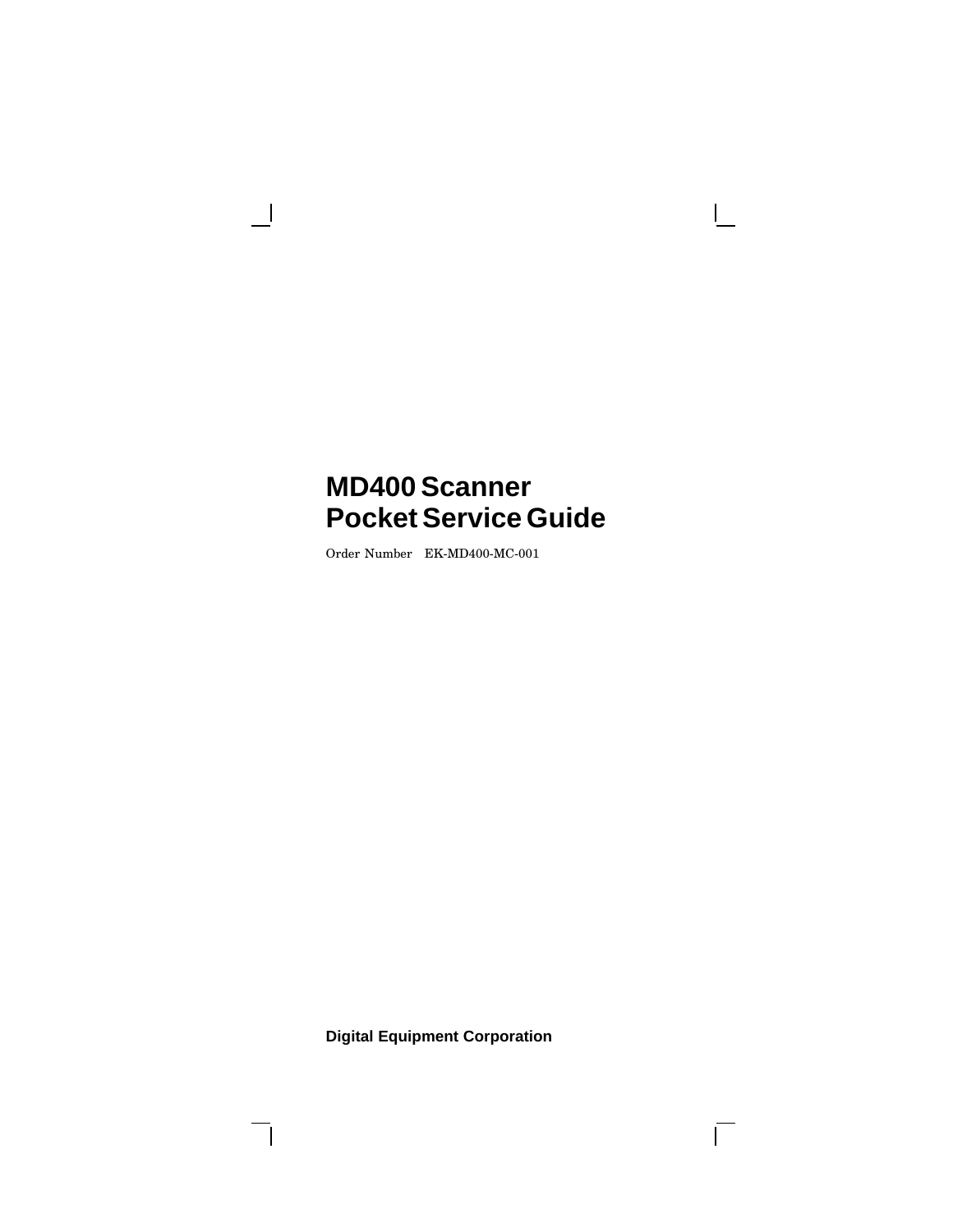#### **May 1991**

The information in this document is subject to change without notice and should not be construed as a commitment by Digital Equipment Corporation. Digital Equipment Corporation assumes no responsibility for any errors that may appear in this document.

The software described in this document is furnished under a license and may be used or copied only in accordance with the terms of such license.

No responsibility is assumed for the use or reliability of software on equipment that is not supplied by Digital Equipment Corporation or its affiliated companies.

Restricted Rights: Use, duplication, or disclosure by the U. S. Government is subject to restrictions as set forth in subparagraph  $(c)$   $(1)$   $(ii)$  of the Rights in Technical Data and Computer Software clause at DFARS 252.227–7013.

Copyright © Digital Equipment Corporation 1991 Digital Equipment Corporation

All Rights Reserved. Printed in U.S.A.

DECimage, DECstation, ULTRIX, VAXstation, VMS, and the DIGITAL logo are trademarks of Digital Equipment Corporation.

MS-DOS is a trademark of Microsoft Corporation.

This document was prepared and published by Educational Services Development and Publishing, Digital Equipment Corporation.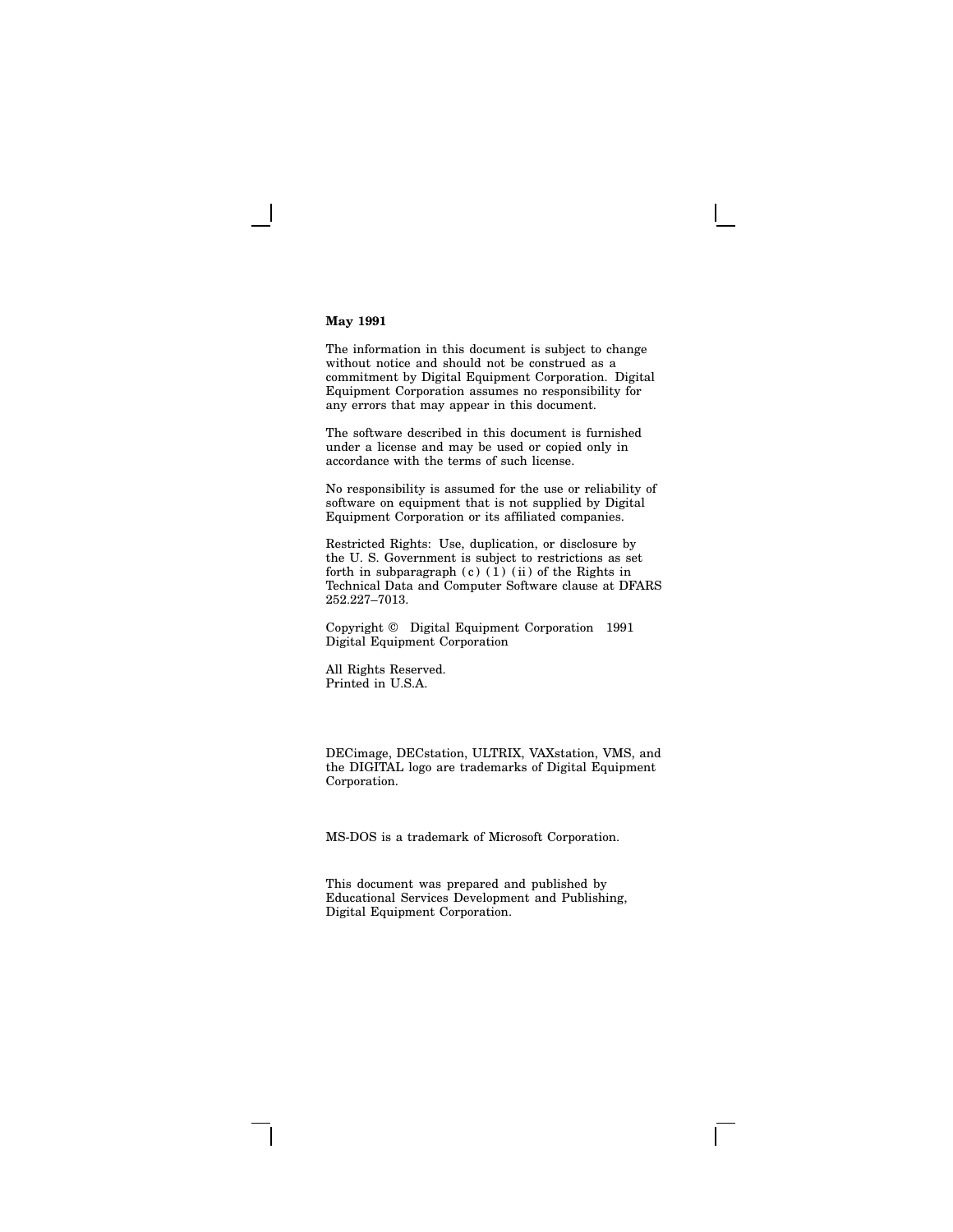# **Contents**

 $\Box$ 

 $\overline{\Gamma}$ 

|                             | <b>About This Guide</b>                | v              |
|-----------------------------|----------------------------------------|----------------|
| 1                           | INTRODUCTION                           | 1              |
| 1.1                         | General                                | 1              |
| 1.2                         | Hardware Options                       | 1              |
| 1.3                         | Software Options                       | $\overline{2}$ |
| 1.4                         | Product Documents                      | $\overline{2}$ |
| 1.5                         | System Configurations                  | 3              |
| 1.5.1                       | PC Environment (Parallel<br>Interface) | 3              |
| 1.5.2                       | VAX Environment (SCSI<br>Interface)    | 3              |
| $\mathcal{D}_{\mathcal{L}}$ | <b>INSTALLING THE SYSTEM </b>          | 4              |
| 2.1                         | Before Installation                    | 4              |
| 2.2                         | Installation                           | 5              |
| 2.3                         | Post-Installation Checks -             |                |
|                             | Verification                           | 8              |
| 3                           | TROUBLESHOOTING                        | 8              |
| 3.1                         | VAXstation Software                    | 8              |
| 3.2                         | PC Software                            | 8              |
| 3.3                         | Shading Correction                     | 9              |
| 3.4                         | Hardware Service Strategy              | 9              |
| 3.5                         | Service Features                       | 10             |
|                             |                                        | iii            |

 $\Box$ 

ヿ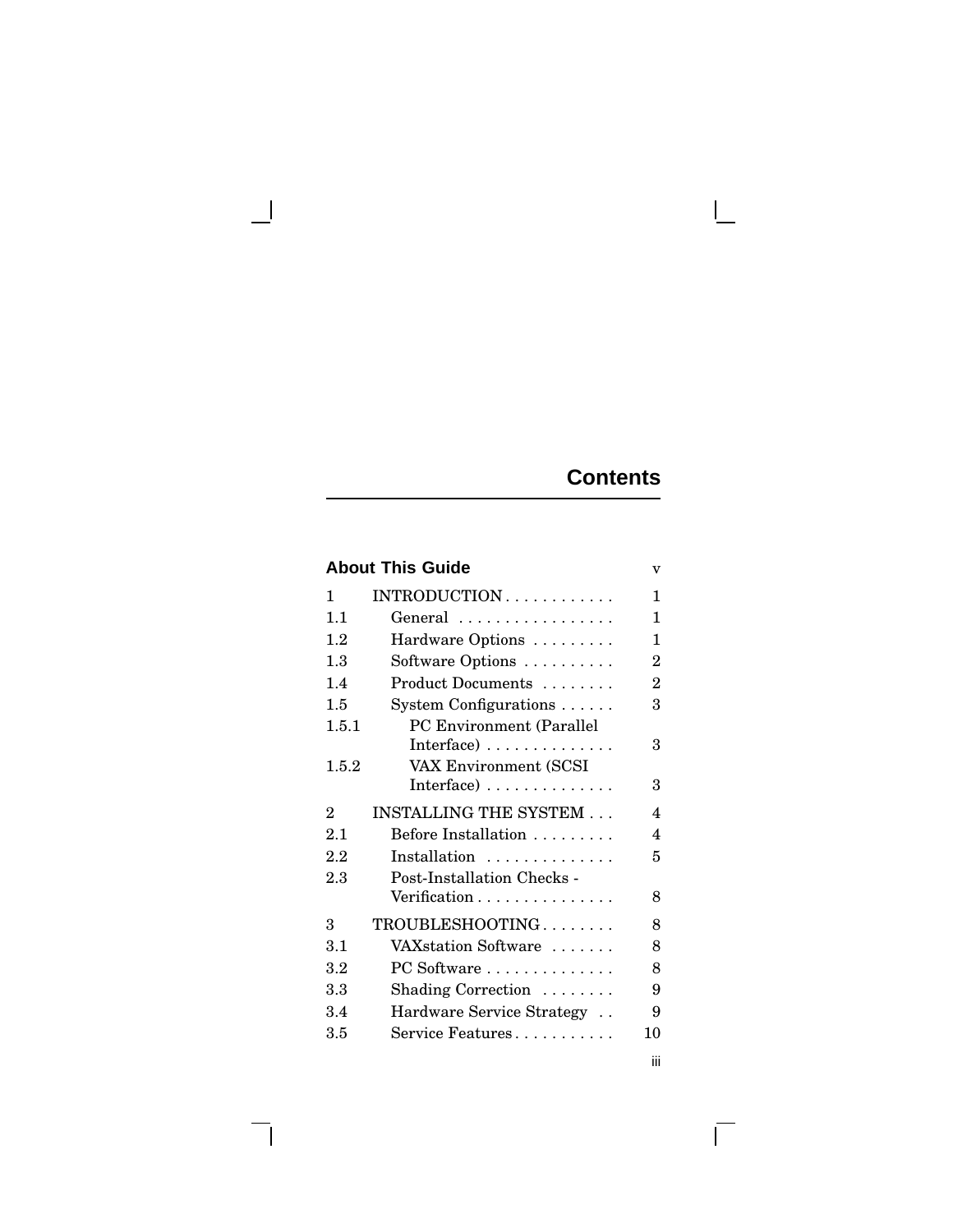# iv Contents

 $\overline{\phantom{0}}$ 

| 3.6 | $Self-Tests \ldots \ldots \ldots \ldots$                     | 10 |
|-----|--------------------------------------------------------------|----|
| 3.7 | ADF Faults                                                   | 12 |
| 3.8 | Unit Diagnostics                                             | 12 |
| 4   | SPARES LIST                                                  | 16 |
| 5   | TECHNICAL TIPS                                               | 17 |
| 5.1 | Voltage Selection                                            | 17 |
| 5.2 | Limitations of SCSI<br>Configurations $\ldots \ldots \ldots$ | 18 |
| 6   | FURTHER INFORMATION                                          |    |
|     | AND HELP<br>.                                                | 18 |

 $\mathbf{L}$ 

 $\overline{\Gamma}$ 

# **Figures**

|          | DIP Switch Setting For Normal |    |
|----------|-------------------------------|----|
|          |                               | 7  |
| $\Omega$ | DIP Switch Setting in         |    |
|          | Diagnostic Mode               | 13 |

# **Tables**

ヿ

| 1  | Hardware Options            |    |
|----|-----------------------------|----|
| 2  | Software Options            | 2  |
| З  | Product Documents           | 2  |
| 4  | Physical Characteristics    | 5  |
| 5  | Indicators                  | 7  |
| 6  | Indicator Displays          | 11 |
| 7  | Diagnostics                 | 13 |
| 8  | Unit Diagnostics Tests      | 15 |
| 9  | $FRU List$                  | 16 |
| 10 | MD40X-SK SCSI Interface Kit |    |
|    |                             | 16 |
|    | Power Cords                 | 17 |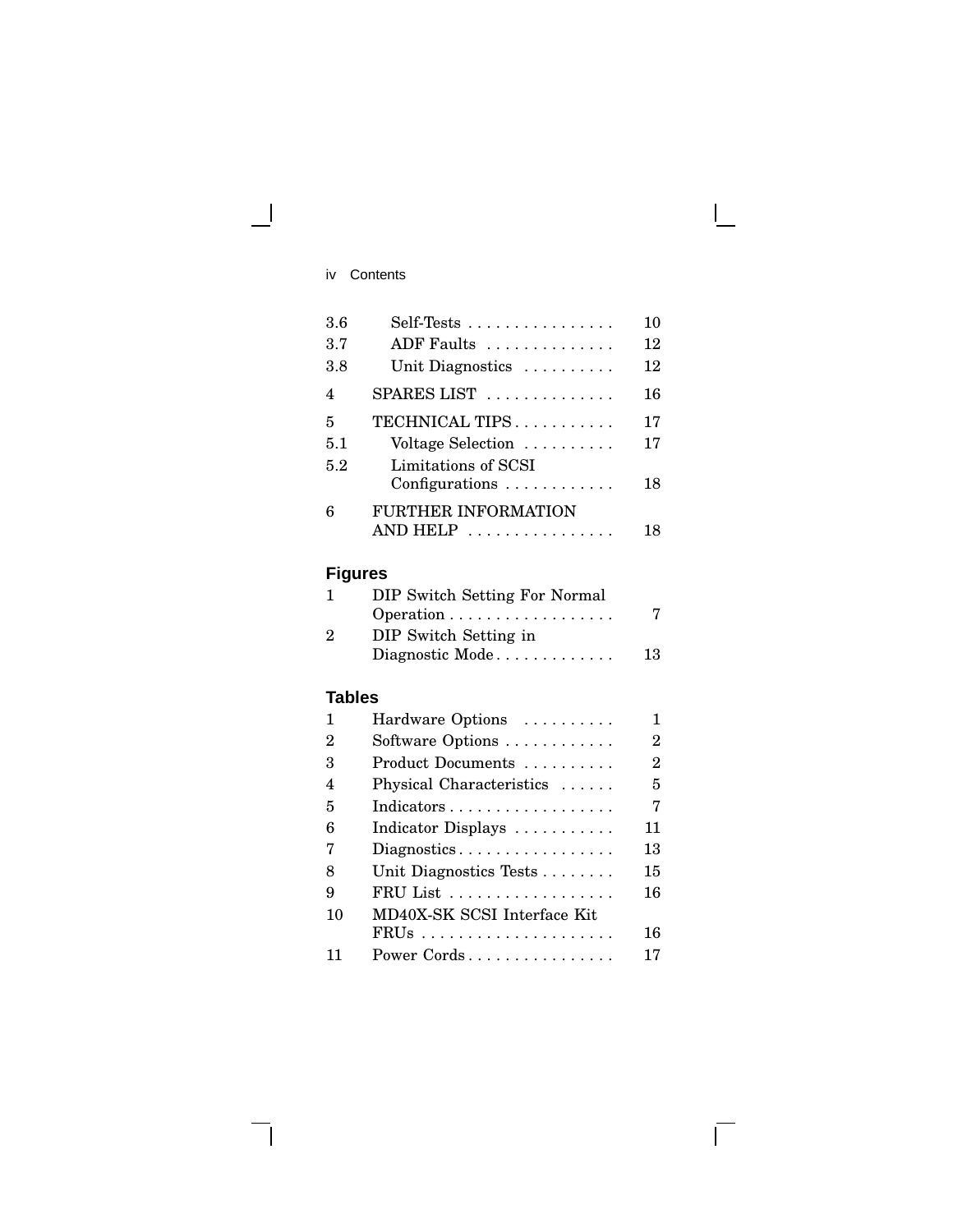# **About This Guide**

 $\mathbf{L}$ 

v

 $\overline{\Gamma}$ 

This pocket service guide provides information for installing and servicing the MD400 scanner.

 $\overline{\phantom{a}}$ 

 $\Box$ 

If you have any comments about this document, please contact CSSE Solent, for attention of G. Georgiou @SBP.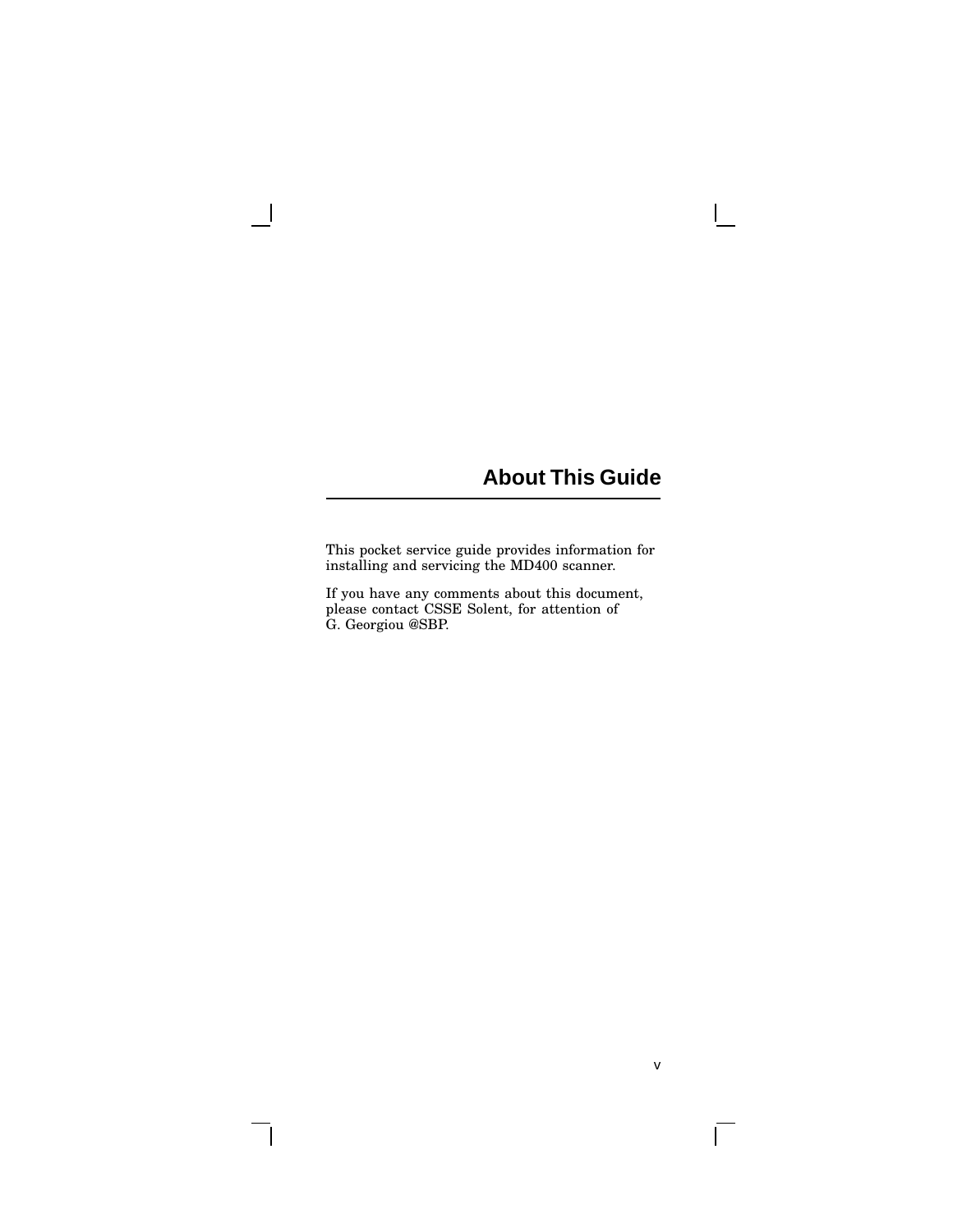# **1 INTRODUCTION**

## **1.1 General**

The MD400 scanner is a resale of the Ricoh IS50 Image scanner. It is available in 120 Volt and 220-240 Volt variants.

It has an embedded SCSI interface port for connection to a VAXstation computer, and a parallel interface port for connection to a DECstation PC. You must use the appropriate SCSI or PC interface kit option. The personal computer (PC) interface kit includes the Ricoh ISI-8 PC interface card which must be installed in the DECstation backplane.

The Ricoh DF60 automatic document feeder (ADF) is available as a separate option.

# **1.2 Hardware Options**

The hardware options are shown in Table 1.

| <b>Digital</b>      |                                           | Vendor<br>Part |        |
|---------------------|-------------------------------------------|----------------|--------|
| <b>Option</b>       | <b>Description</b>                        | <b>Number</b>  | Vendor |
| MD400-<br>AA        | IS50 Image<br>scanner 120v                | <b>IS50</b>    | Ricoh  |
| MD400-<br>A3        | IS50 Image<br>scanner 220-240v            | <b>IS50</b>    | Ricoh  |
| $MD40X-$<br>DF      | DF60 Automatic<br>document Feeder         | <b>DF60</b>    | Ricoh  |
| MD400-<br>RА.       | $MD400-AA +$<br>MD40X-DF                  | IS50+DF60      | Ricoh  |
| MD400-<br>B3        | $MD400-A3 +$<br>MD40X-DF                  | IS50+DF60      | Ricoh  |
| <b>MD40X-</b><br>SK | <b>SCSI</b> Interface Kit<br>(VAXstation) |                |        |
| <b>MD40X-</b><br>РK | PC Interface Kit<br>(DECstation PC)       | ISI-8          | Ricoh  |
| $MD40X-$<br>LA.     | Replacement Lamp                          | H2045018       | Ricoh  |

 $\mathbf{L}$ 

## **Table 1 Hardware Options**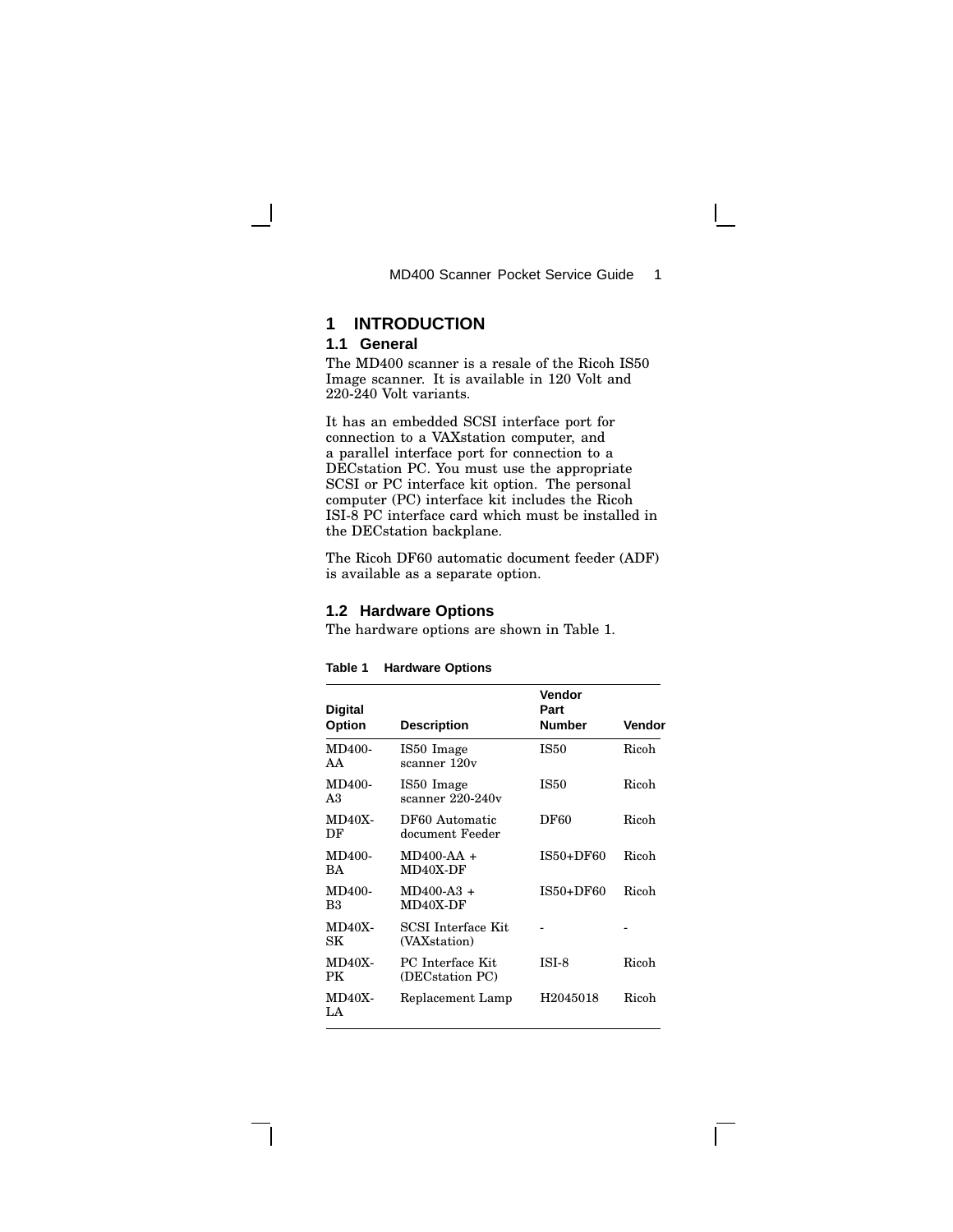# **1.3 Software Options**

 $\overline{\phantom{a}}$ 

 $\mathbf{I}$ 

The software options are shown in Table 2.

**Table 2 Software Options**

| <b>Description</b>                  | VAX | РC  | Vendor                       |
|-------------------------------------|-----|-----|------------------------------|
| DECimage Scan<br>Software V2.1      | Yes | No  | Digital                      |
| ProImage V3.10<br>For Digital MD400 | No  | Yes | Software<br>Dynamics<br>GmbH |
| MS-Windows V3.0                     | No  | Yes | Microsoft                    |
| MS-DOS V3.1 or<br>higher            | No  | Yes | Microsoft.                   |

# **1.4 Product Documents**

The documents shown in Table 3 are available in TIMABOX.

#### **Table 3 Product Documents**

| <b>Digital</b><br>Part<br><b>Number</b> | Title                                 | <b>Order From</b><br>(available<br><b>July 1991)</b> |
|-----------------------------------------|---------------------------------------|------------------------------------------------------|
| EK-<br>MD400-<br>$MC-001$               | MD400 Scanner Pocket<br>Service Guide | P&CS<br>Northboro<br>МA                              |
| EK-<br><b>MD400-</b><br>UG-001          | MD400 Scanner User<br>Supplement      | <b>ESSB</b> Galway                                   |

 $\overline{\Gamma}$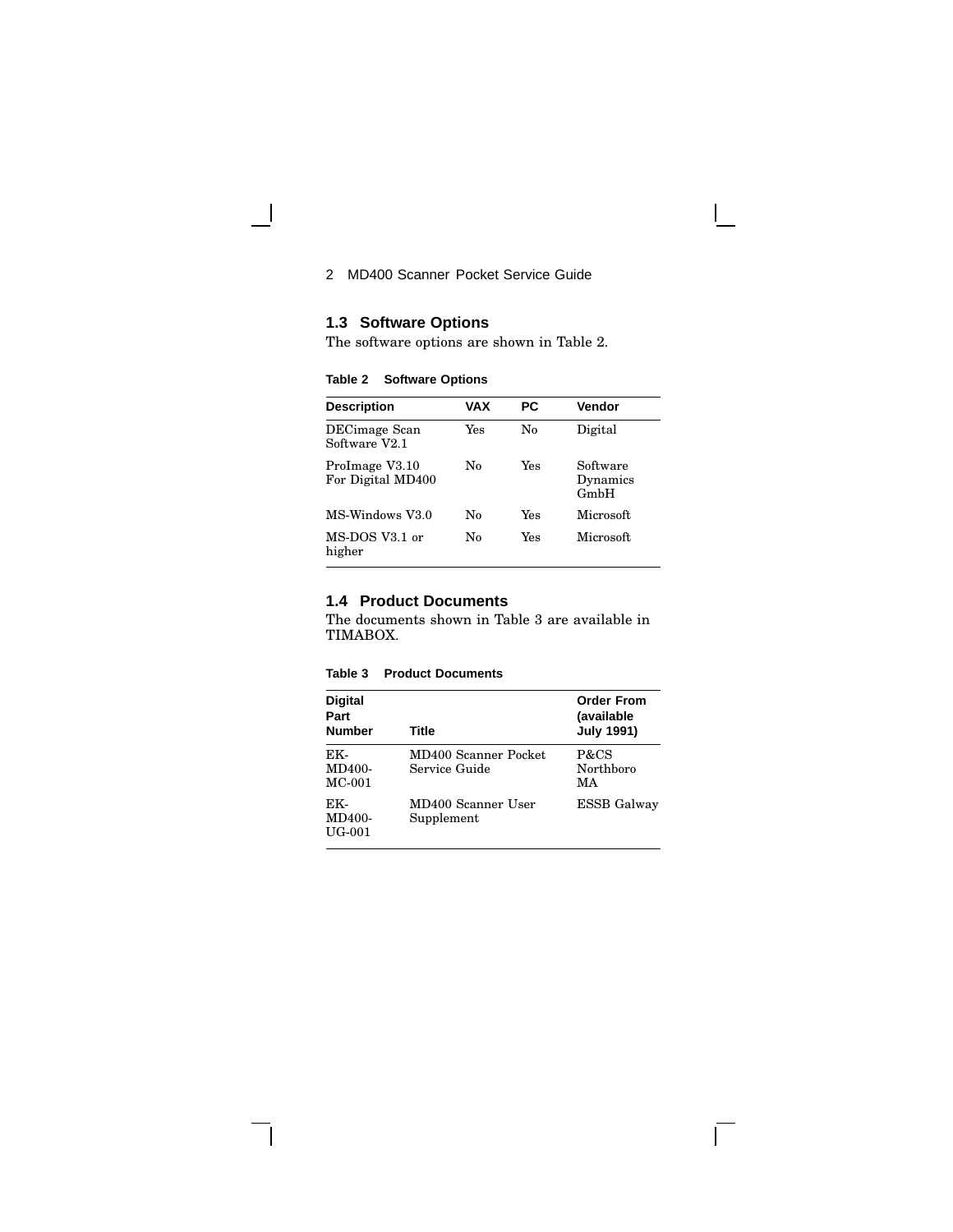# **1.5 System Configurations**

## **1.5.1 PC Environment (Parallel Interface)**

- Hardware
	- DECstation 220, 316, 320, 325, 425. Minimum: 2Mbyte Memory, 20 Mbyte hard disk, mouse, EGA video. Must have a spare backplane slot for interface card. Interrupt Request, IRQ2 or IRQ3 must be free.
	- MD400-AA for 120v or MD400-A3 for 220-240v operation.
	- MD40X-PK
- Software
	- ProImage V3.10 For Digital MD400 scanner.
	- MS-Windows V3.0 or later.
	- MS-DOS V3.1 or higher.

## **1.5.2 VAX Environment (SCSI Interface)**

- Hardware
	- VAXstation 3100 Models 30, 38, 40, 48, 76. Minimum 16Mbyte main memory.
	- MD400-AA for 120v or MD400-A3 for 220-240v operation .
	- MD40X-SK.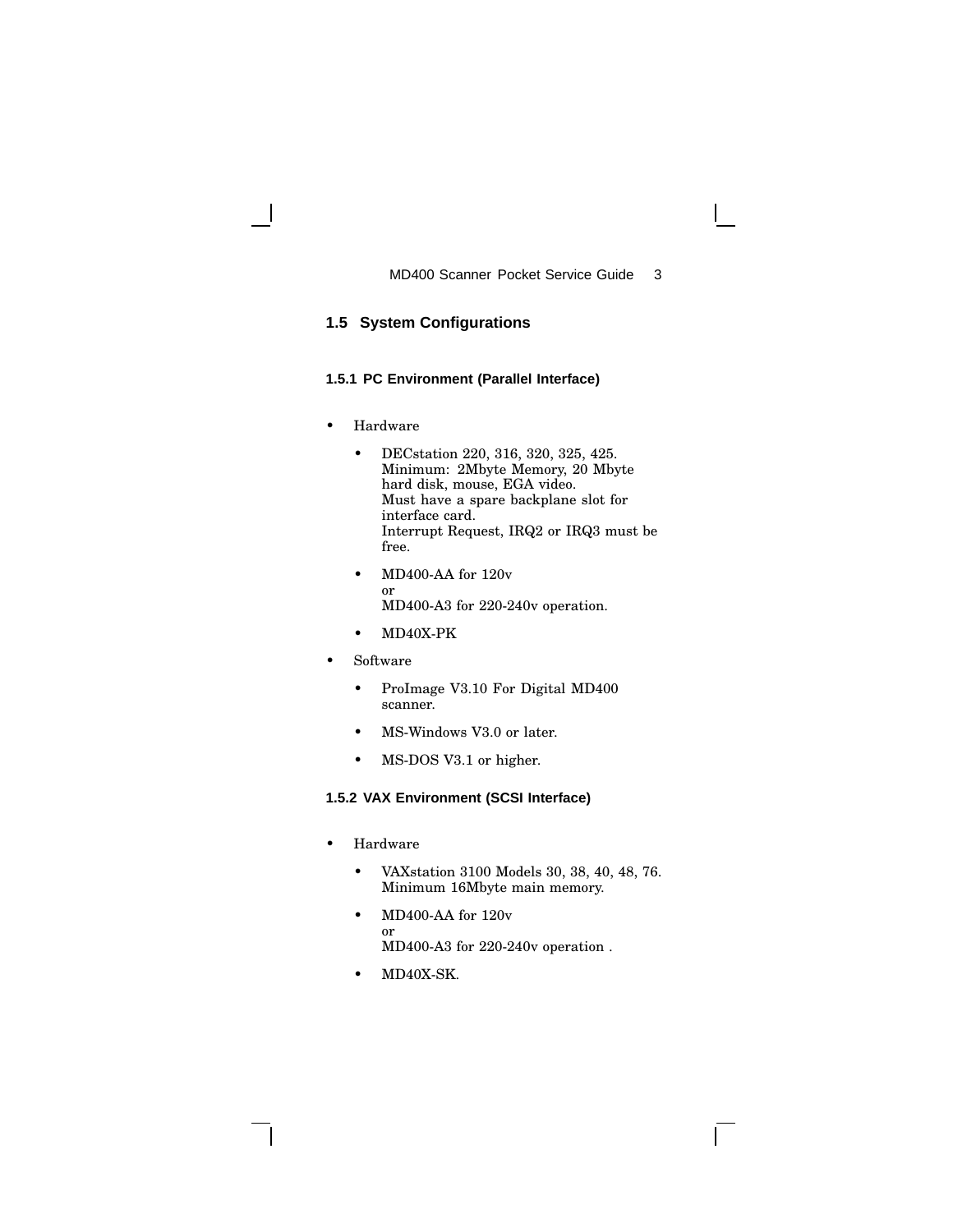- 4 MD400 Scanner Pocket Service Guide
- Software
	- DECimage Scan Software (DSS) V2.1.

# **2 INSTALLING THE SYSTEM**

#### **2.1 Before Installation**

The MD400 hardware and software is customer installable. Digital will install the option for an additional charge.

Before attempting to install the scanner, identify the following:

- All system components for a supported configuration are on site
- A suitable location for siting the scanner/system (Refer to the next paragraph)
- A suitable location for unpacking the equipment.

Check for the following when choosing a suitable location to install the system:

- Scanner shielded from direct sunlight at all times of day
- Scanner away from high temperature, humidity and vibration
- Scanner away from excessive dust or corrosive gases
- Power cord will reach the power outlet, without causing obstruction
- Interface cable will reach the computer, without causing obstruction
- Desk top flat, level, stable and can adequately support weight and size of the scanner and the computer (Refer to Table 4).

The physical characteristics of the scanner and the ADF are shown in Table 4.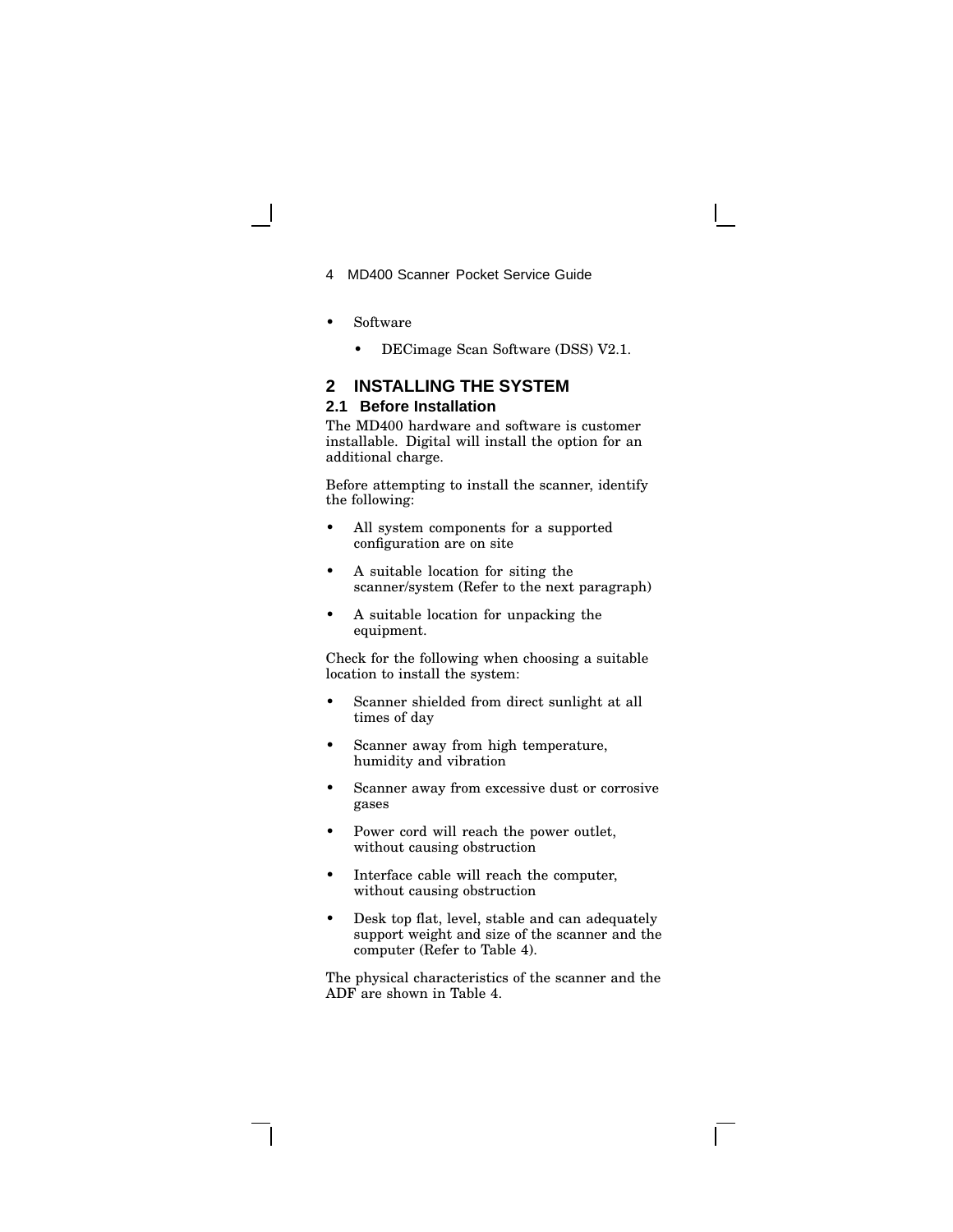| <b>Characteristic</b>                                 | Value                                            |  |
|-------------------------------------------------------|--------------------------------------------------|--|
| Height                                                | 300 mm<br>625 mm with ADF in<br>highest position |  |
| Width                                                 | 390 mm                                           |  |
| Depth                                                 | 610 mm, including space for<br>cables            |  |
| Weight                                                | Scanner: 12 Kg<br>ADF: 5 Kg                      |  |
| Temperature                                           | 5 to 35 °C                                       |  |
| Humidity                                              | $30$ to $85\ \%$                                 |  |
| Length of cables<br>supplied in SCSI<br>interface kit | 1 metre                                          |  |
| Length of cable<br>supplied in PC<br>Interface Kit    | 2 metres                                         |  |
| Length of power cord<br>supplied with scanner         | 2.5 metres                                       |  |

**Table 4 Physical Characteristics**

## **2.2 Installation**

- 1. Take unopened cartons to the area previously identified for unpacking.
- 2. Check packaging for shipping damage and report any damage found.
- 3. Unpack and check for short shipments (refer to IS50/DF60 User Manuals).
- 4. Retain packing materials. These will be needed for service.
- 5. Place equipment in the location previously prepared for installation.

 $\mathbf{L}$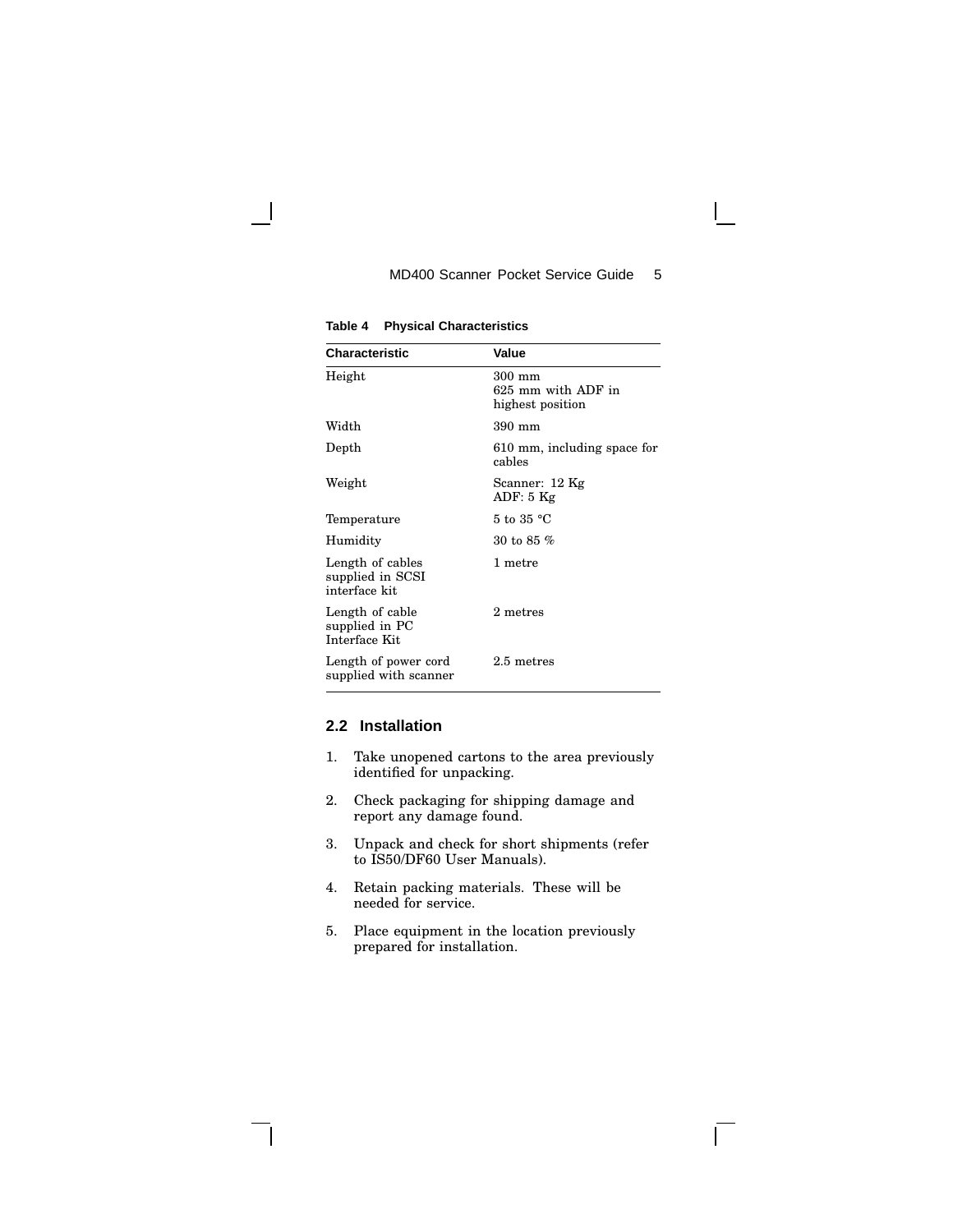- 6 MD400 Scanner Pocket Service Guide
- 6. Read the installation procedures in the IS50/DF60 User Manuals.

## **NOTE**

**The power cord is shipped as a separate line item, not with the scanner (as shown in the IS50 User Manual).**

7. VAXstation users should halt the system and use the console command:-

>>> SHOW DEVICES

to display the current status of SCSI IDs.

Determine and note a suitable SCSI ID for the scanner; an ID of zero is recommended if available.

8. Switch off the power to the system box and all peripherals.

#### **WARNING**

**Before connecting or disconnecting interface cables, remove power from the scanner, the host computer and any other devices connected to the SCSI bus.**

#### **WARNING**

**A special interface cable is supplied in the PC interface kit. Do not use any other cable for this purpose as this may severely damage equipment.**

- 9. Install the interface kit to connect the computer to the scanner as follows:
	- VAXstation I/F cables and terminator, refer to the 3100 User Manual.
	- DECstation I/F card and cable, refer to the ISI-8 Installation Manual.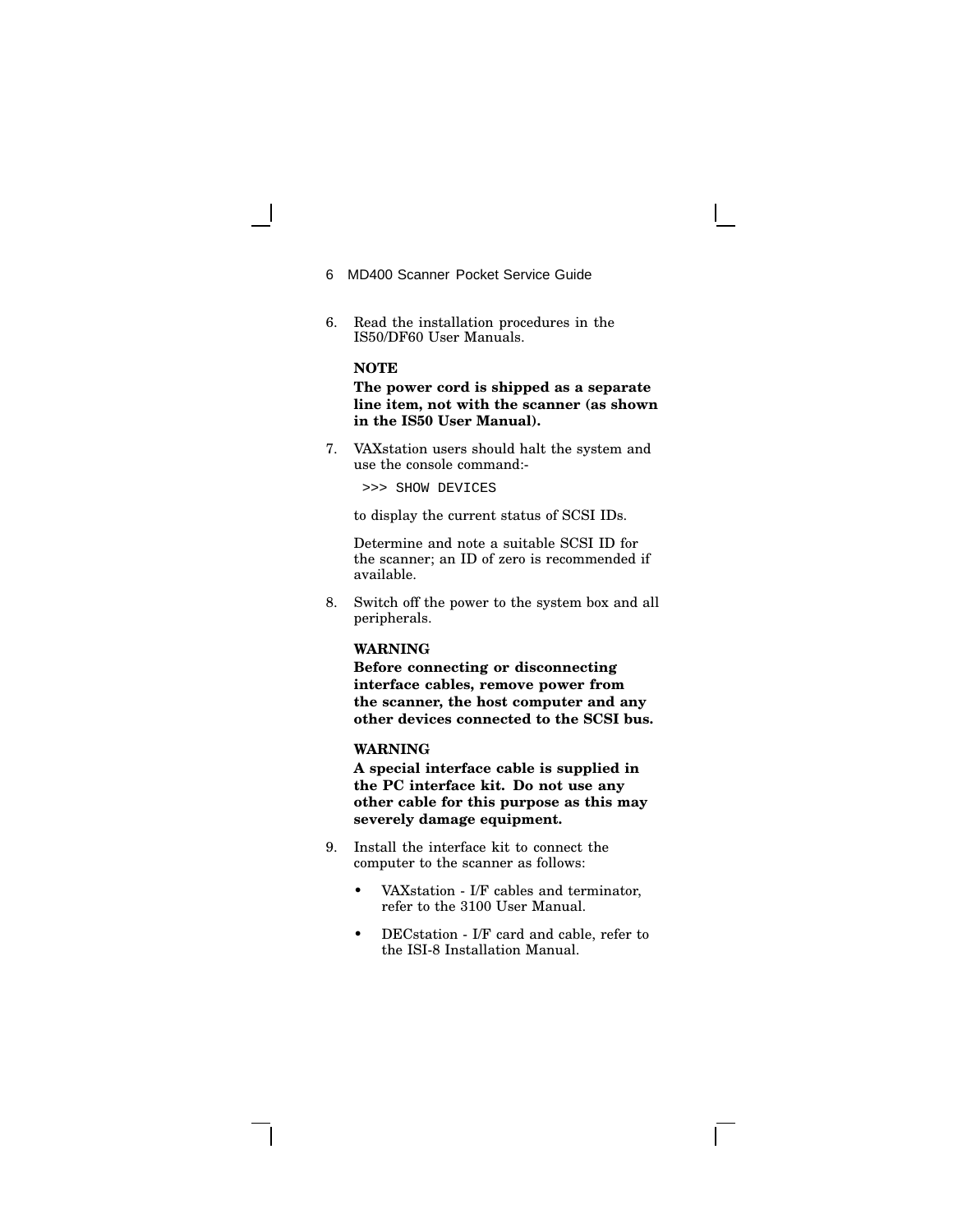

# **Figure 1 DIP Switch Setting For Normal Operation**

10. Set the DIP switch on the rear panel as shown in Figure 1.

# **NOTE**

## **Use DIP switches 6,7 & 8 to select the SCSI ID previously noted.**

11. Install the ADF if required (refer to DF60 User Manual).

# **CAUTION**

**Remember to unlock the carriage lock on the scanner.**

12. Power up the scanner and check the self-test completes successfully. The indicators light as shown in Table 5 for successful completion.

#### **Table 5 Indicators**

| <b>SCANNER</b> |              |  |
|----------------|--------------|--|
| <b>RED</b>     | <b>GREEN</b> |  |
| off            | on           |  |

13. If indicators are lit as in step 12 the hardware installation is complete. Go to step 15.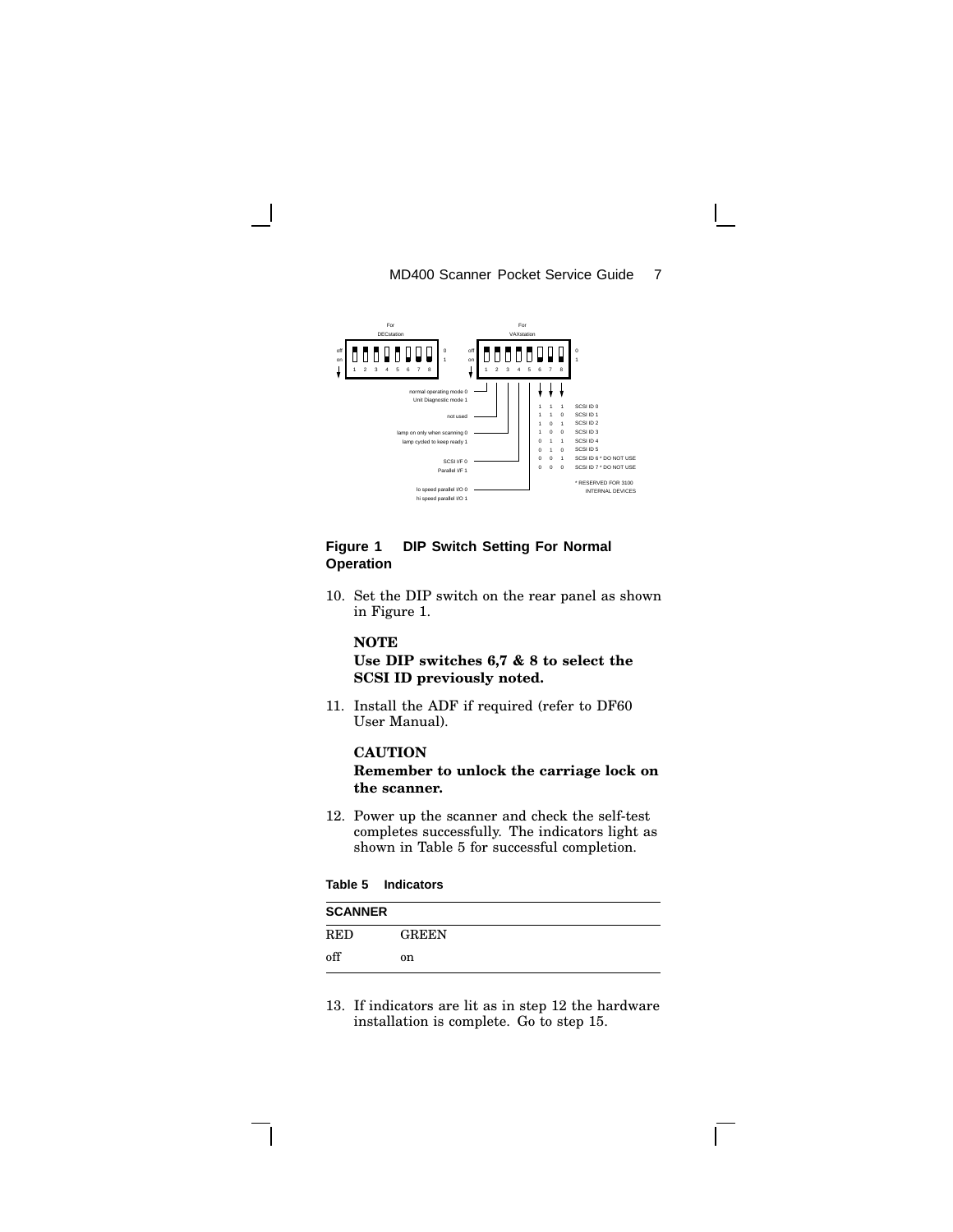- 8 MD400 Scanner Pocket Service Guide
- 14. Switch the power off. Check that the installation has been carried out correctly. Repeat or check steps 8 to 12.

If there is still an error, refer to Section 3.

15. Install the software if required (refer to the ProImage or DSS manuals).

## **2.3 Post-Installation Checks - Verification**

When the hardware and software has been installed, it is recommended that a document is scanned to check the system is functioning correctly. Beware that image defects in printed hardcopy may be due to limitations of the printer rather than the scanner.

If the performance of the printer is in doubt, use a VDU output device to check the quality of a scanned image. Ask the customer to perform the scan, or refer to the DSS or ProImage Software User Manuals for help.

Ask the customer to retain the original shipping packaging on site. Explain that it is the user's responsibility to carry out preventive maintenance and lamp replacement and point out these details in the Users Manuals.

## **3 TROUBLESHOOTING**

## **3.1 VAXstation Software**

DECimage Scan Software (DSS) is a fully Digital supported software product. Refer to the relevant product service documentation.

#### **3.2 PC Software**

ProImage is supported directly by the vendor, Software Dynamics GmbH. The vendor provides a registration card which the user must complete and return to the vendor. This permits the user to contact the vendor by telephone or FAX and get help with ProImage software: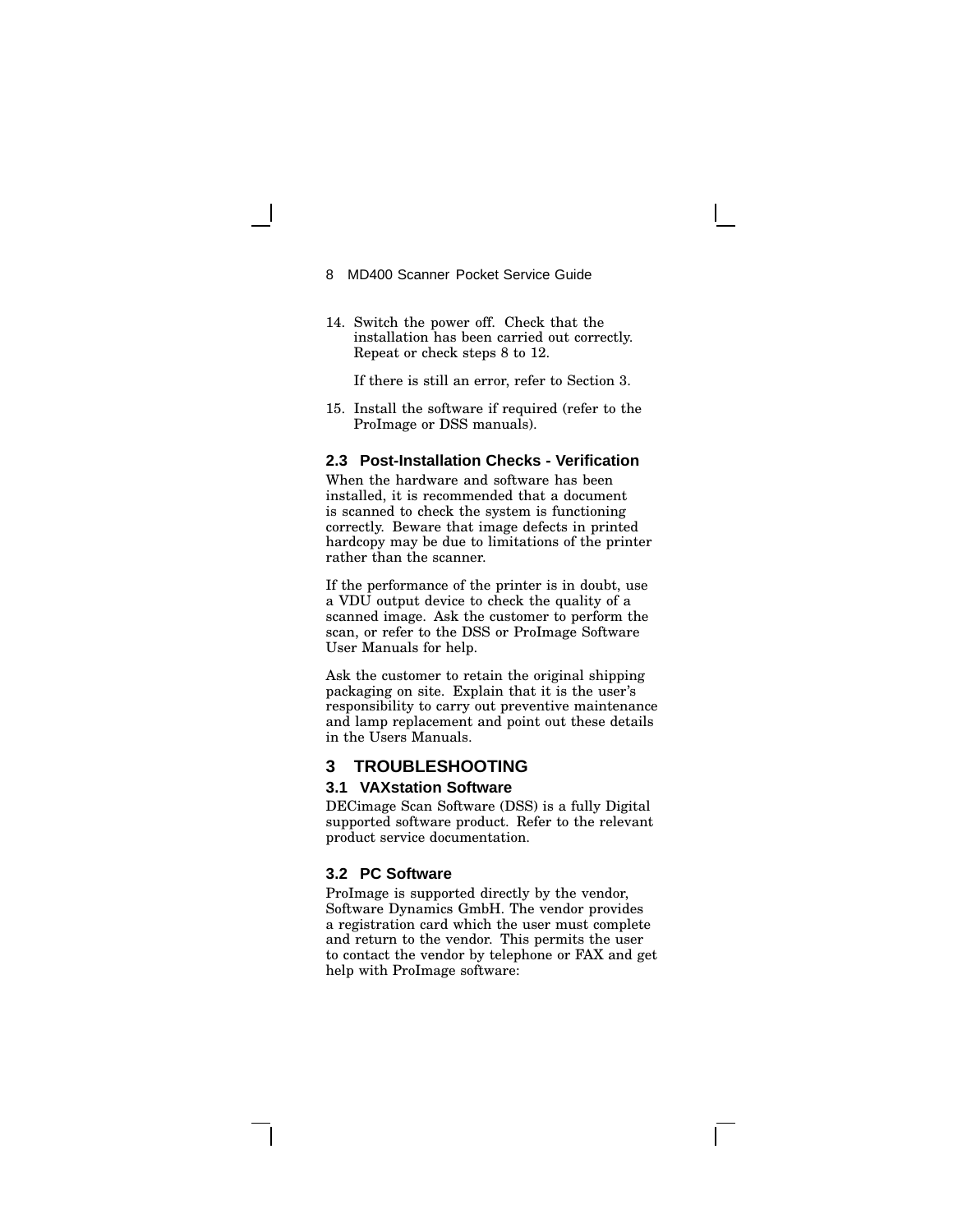#### SOFTWARE DYNAMICS GmbH (Germany)

Contacts : Mr Thomas Deharde Mr Dick Dirks Mrs Sharon Dirks Phone: 49-0421/32 04 61 FAX : 49-0421/32 61 35

Business hours: 09.00 to 17.00 (local time) Monday to Friday

#### **3.3 Shading Correction**

If the symptoms are uneven shading, cycle the power on/off and re-scan.

#### **NOTE**

## **It is necessary for the scanner power to be periodically cycled in order for the correction to be fully effective.**

The MD400 incorporates shading correction to compensate for the effects of:

- Uneven illumination
- Uneven sensitivity of CCD elements
- Uneven lens characteristics
- Effects of ageing.

The correction is done by using data stored in a correction memory. Data is automatically acquired in the correction memory on power-up, by reading a plain white tape which is built into the scanner.

# **3.4 Hardware Service Strategy**

Localise the fault using built-in tests and replace the defective field replaceable unit (FRU). Refer to Section 4 for the FRU list.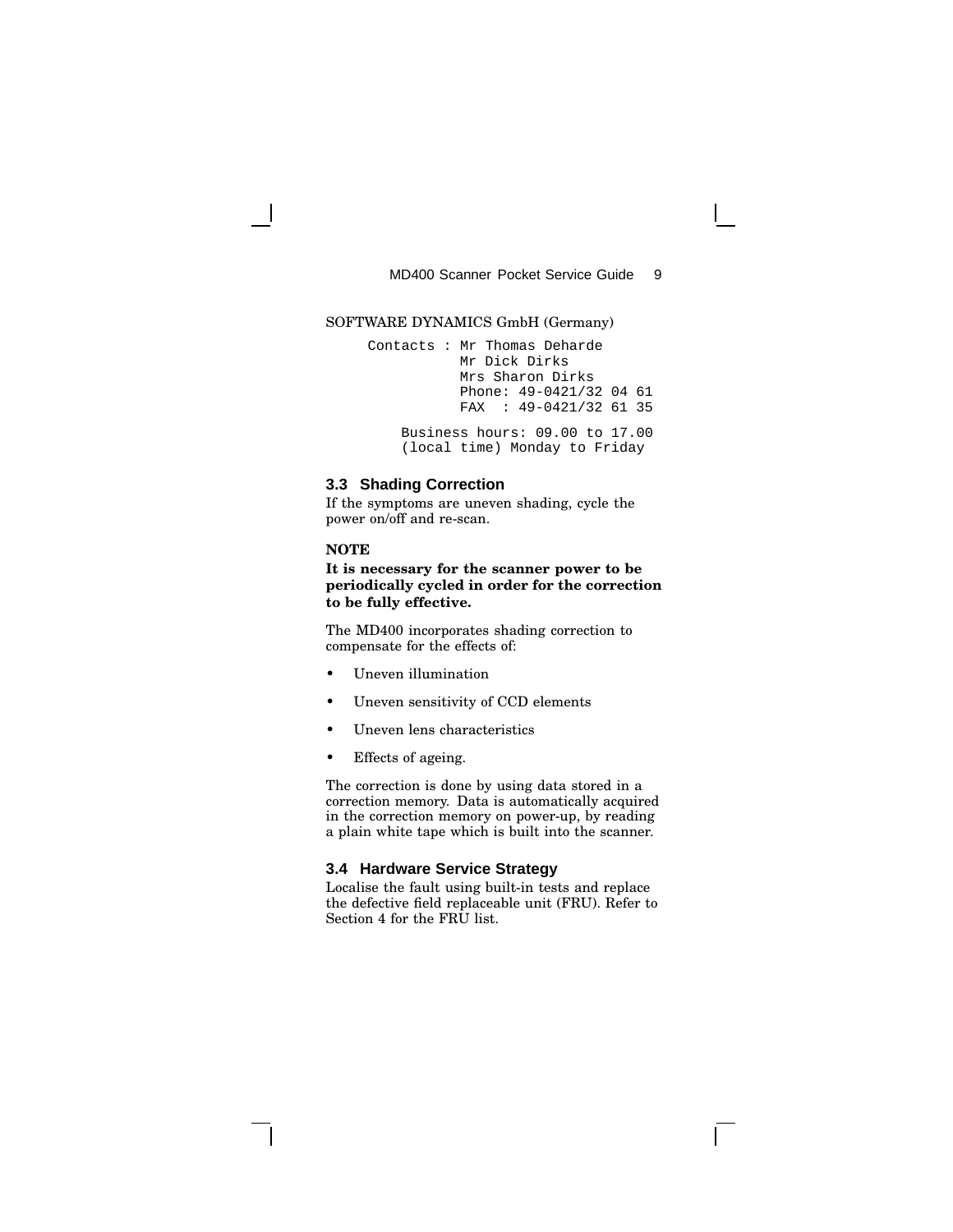## **3.5 Service Features**

- Indicators: Red and Green on the scanner front panel. Green on ADF. Each indicator can show three conditions: on, off, blink.
- DIP switches: Located on the rear panel (refer to IS50 User Manual).
- Built-in tests:
	- Self-tests
	- Unit diagnostics.

#### **3.6 Self-Tests**

The Self-Test is invoked at power-on. A lamp test is performed during the time that the self-tests are running; the indicators are switched on for approximately 4 seconds.

If the lamp test fails, check the electrical supply and follow the troubleshooting procedure in the IS50 User Manual.

At completion of the self-tests or if an error is detected during normal operation, the indicators display the error as follows as shown in Table 6. The indicator display are those at completion of the self-tests or errors encountered during normal operation.

 $\mathbf{L}$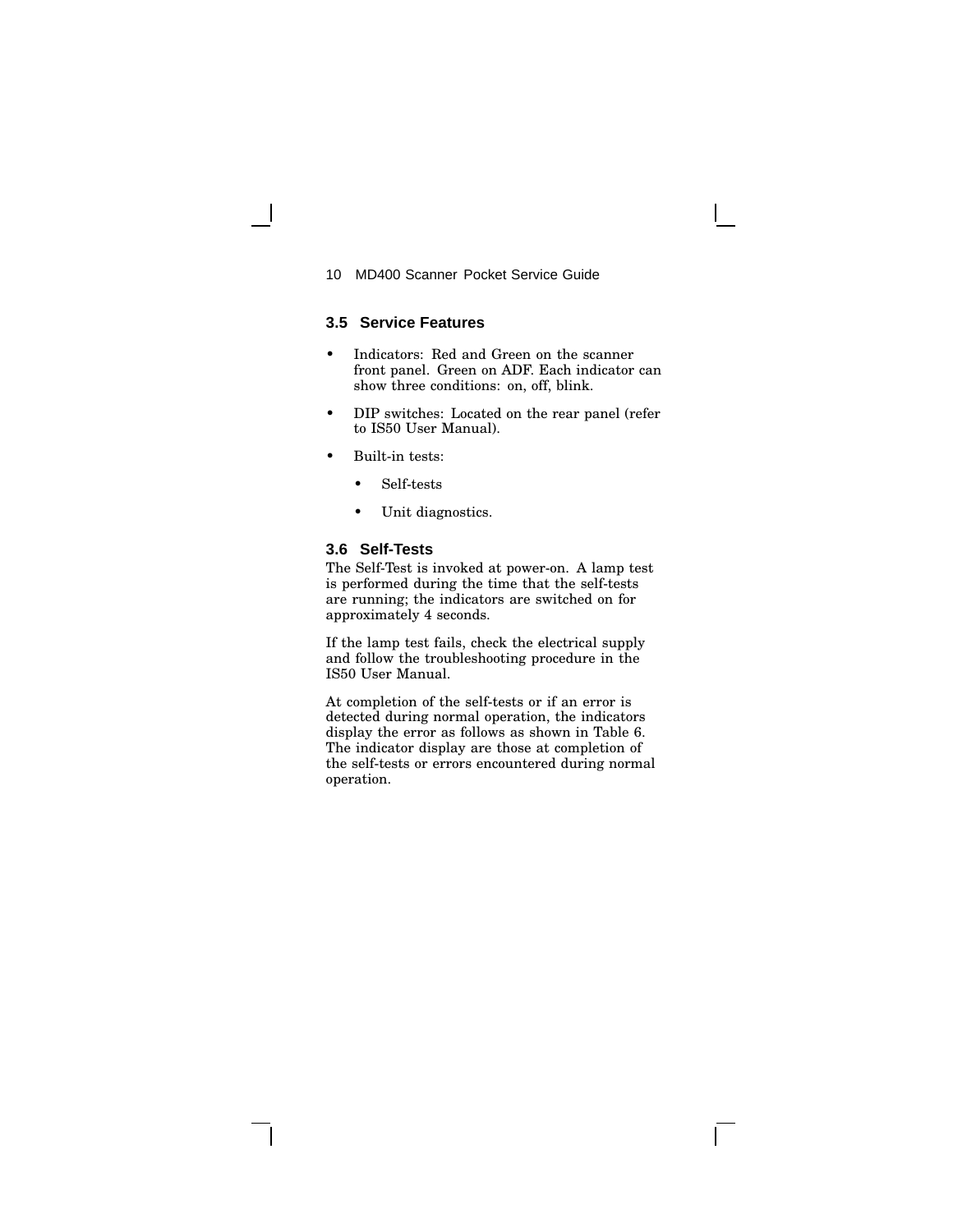$\overline{\phantom{a}}$ 

|                                                      | Table 6                       | <b>Indicator Displays</b>        |  |
|------------------------------------------------------|-------------------------------|----------------------------------|--|
|                                                      | <b>Indicators</b>             |                                  |  |
| <b>RED</b>                                           | <b>GREEN</b>                  | <b>Description</b>               |  |
| <b>OFF</b>                                           | ON                            | <b>NO ERROR</b>                  |  |
|                                                      |                               |                                  |  |
| ON                                                   | ON                            | Power/ROM/RAM error <sup>1</sup> |  |
|                                                      |                               |                                  |  |
| 1.                                                   |                               | Run unit diagnostic test 1.      |  |
|                                                      |                               |                                  |  |
| ON                                                   | <b>BLINK</b>                  | <b>Illumination error</b>        |  |
|                                                      |                               |                                  |  |
| 1.                                                   |                               | Cycle power, correct shading.    |  |
| 2.                                                   | Replace lamp.                 |                                  |  |
| 3.                                                   | Cycle power to run self-test. |                                  |  |
| 4.                                                   | Failing? Swap scanner.        |                                  |  |
|                                                      |                               |                                  |  |
| <b>BLINK</b><br><b>BLINK</b><br>Optical system error |                               |                                  |  |
|                                                      |                               |                                  |  |
| 1.                                                   |                               | Cycle power, correct shading.    |  |
| 2.                                                   | Replace lamp.                 |                                  |  |

- 3. Cycle power to run self-test.
- 4. Failing? Swap scanner.

<sup>1</sup>This status also occurs during normal operation when the scanner is "busy".

 $\Gamma$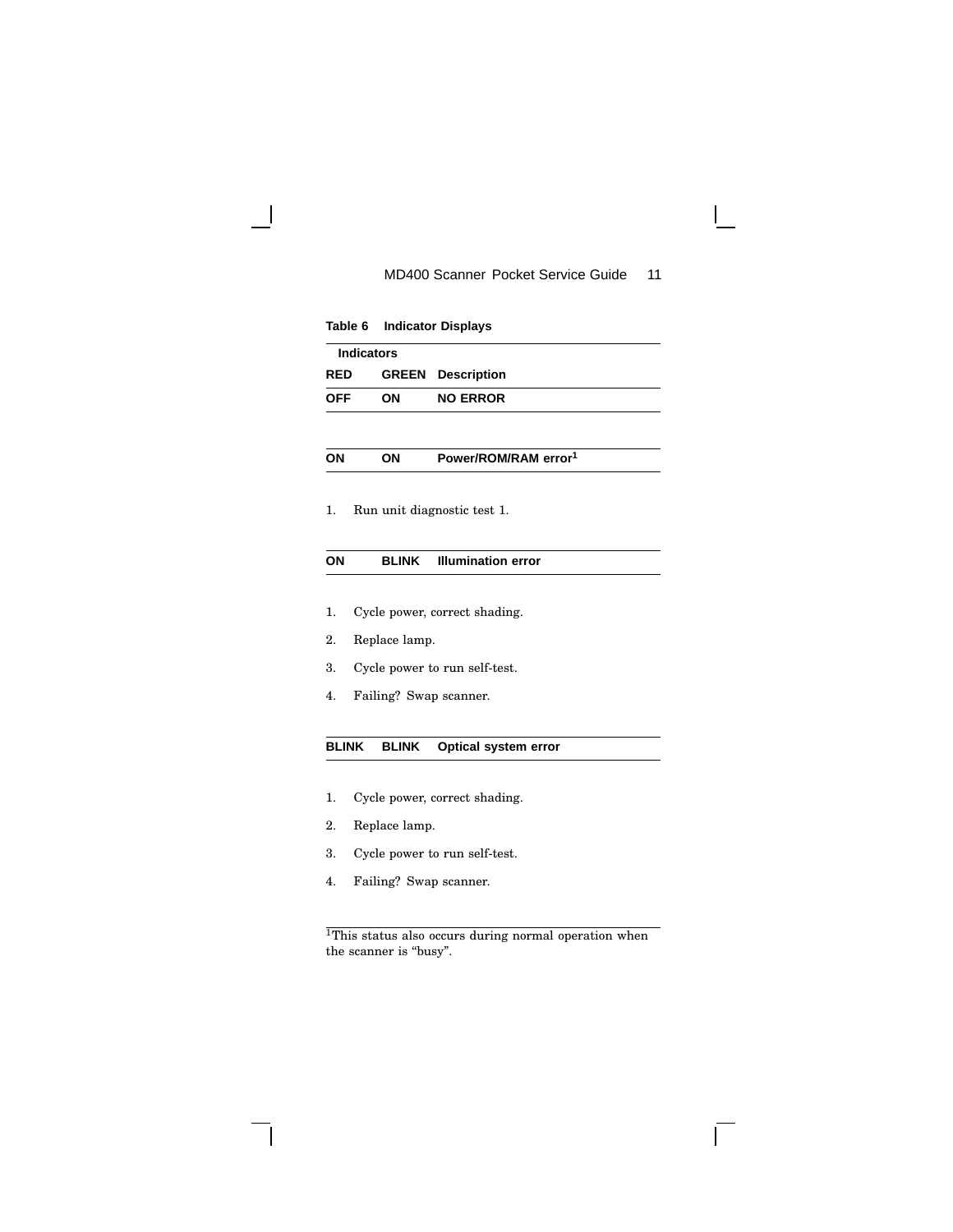**Table 6 (Cont.) Indicator Displays**

| <b>Indicators</b> |     |                          |
|-------------------|-----|--------------------------|
| <b>RED</b>        |     | <b>GREEN</b> Description |
| OΝ                | OFF | Driving system error     |

1. Swap scanner.

#### **BLINK OFF ADF residual paper error**

- 1. Remove paper inside ADF.
- 2. Cycle power to run self-test.
- 3. Run unit diagnostic test 4.

## **3.7 ADF Faults**

You can check the operation of the ADF by loading the ADF with paper and running unit diagnostics test 4.

# **3.8 Unit Diagnostics**

#### **CAUTION**

**Note the DIP switch settings used for normal operation before starting unit diagnostics. Reset to the original setting when returning the unit to normal operation.**

Tests may be selected and controlled from the DIP switches on the rear panel, as shown in Figure 2.

 $\mathbf{L}$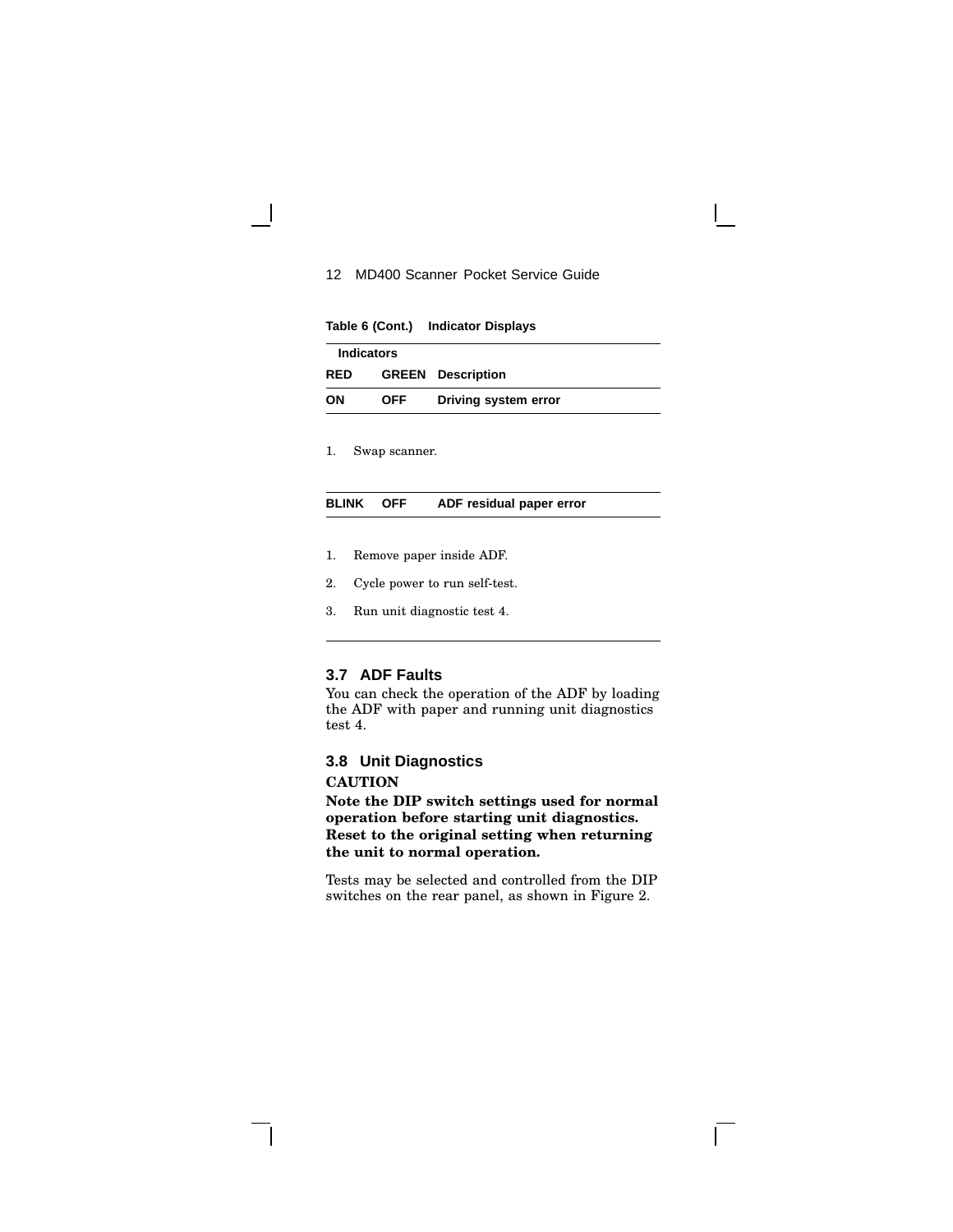

# **Figure 2 DIP Switch Setting in Diagnostic Mode**

Running the unit diagnostics is described in Table 7.

| Table 7 |  | <b>Diagnostics</b> |
|---------|--|--------------------|
|         |  |                    |

 $\mathbf{I}$ 

| Step | <b>Action</b>                                                  | <b>Indicators</b> |              |  |
|------|----------------------------------------------------------------|-------------------|--------------|--|
|      |                                                                | <b>RED</b>        | <b>GREEN</b> |  |
| 1    | Note the DIP<br>switch settings<br>used in normal<br>operation |                   |              |  |
| 2    | Turn power switch<br>OFF                                       |                   |              |  |
| 3    | Set DIP switch<br>1 ON, to enable<br>diagnostic mode           |                   |              |  |
| 4    | Turn power switch<br>ON                                        | <b>BLINK</b>      | ON           |  |
| 5    | Set DIP switch 1<br>OFF                                        | <b>BLINK</b>      | <b>BLINK</b> |  |
| 6    | Set DIP switch 1<br>OΝ                                         | <b>BLINK</b>      | <b>BLINK</b> |  |
| 7    | Select the test<br>number, using DIP<br>switches 5 to 8        |                   |              |  |
| 8    | Run selected test<br>by setting DIP<br>switch 3 ON             |                   |              |  |

 $\Gamma$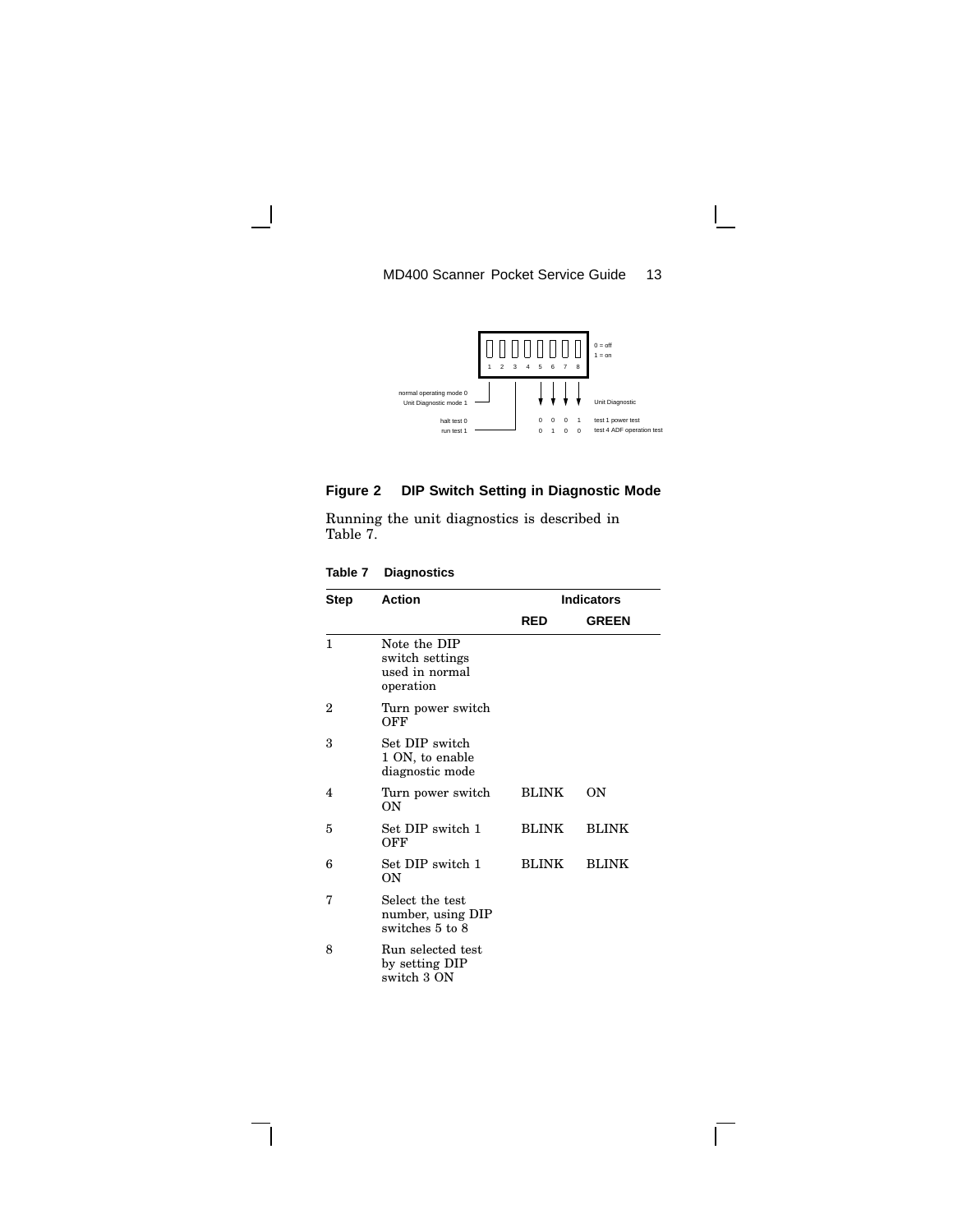$\Box$ 

 $\overline{\Gamma}$ 

**Table 7 (Cont.) Diagnostics**

 $\Box$ 

 $\overline{\phantom{a}}$ 

| Step | <b>Action</b>                                                                                                                                                                                                                                | <b>Indicators</b> |              |  |
|------|----------------------------------------------------------------------------------------------------------------------------------------------------------------------------------------------------------------------------------------------|-------------------|--------------|--|
|      |                                                                                                                                                                                                                                              | <b>RED</b>        | <b>GREEN</b> |  |
| 9    | To interpret error,<br>check the status<br>of the indicators<br>shown in Table 8                                                                                                                                                             |                   |              |  |
| 10   | Set DIP switch<br>3 off to halt the<br>selected test                                                                                                                                                                                         |                   |              |  |
| 11   | Wait for current<br>test to terminate                                                                                                                                                                                                        | OΝ                | <b>BLINK</b> |  |
| 12   | To run another<br>Unit test, go back<br>to step $(7)$                                                                                                                                                                                        |                   |              |  |
| 13   | When Unit<br>Diagnostics<br>testing is complete,<br>switch off power<br>and RESET<br>DIP switches to<br>original positions<br>for normal<br>operation. After<br>repairing the<br>MD400 system,<br>perform the<br>Post-Installation<br>Checks |                   |              |  |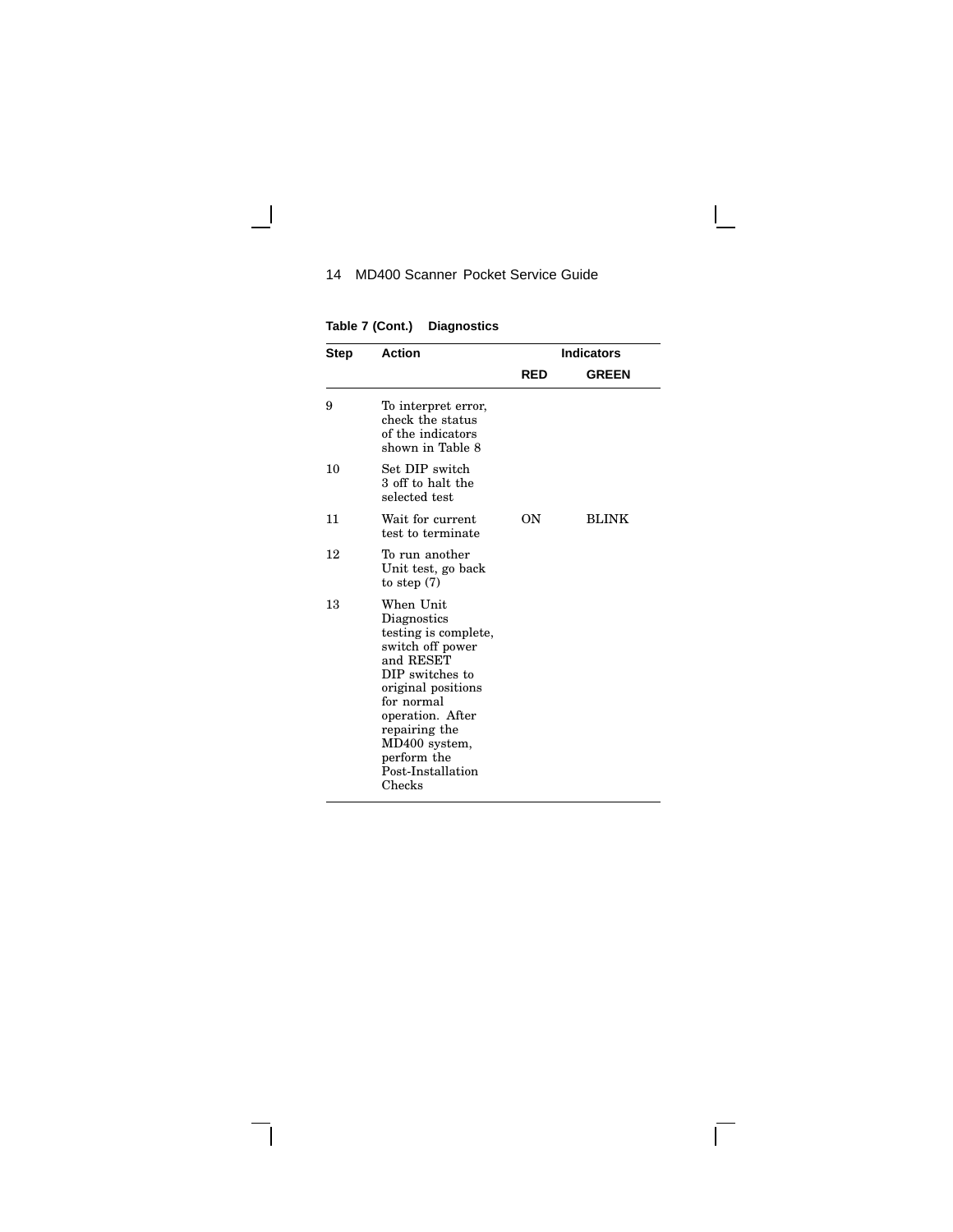**Table 8 Unit Diagnostics Tests**

 $\overline{\phantom{a}}$ 

 $\overline{\phantom{a}}$ 

| <b>Indicators</b>             |              | <b>Action</b>                             |  |
|-------------------------------|--------------|-------------------------------------------|--|
| <b>RED</b>                    | <b>GREEN</b> |                                           |  |
| 1. Power Supply Test          |              |                                           |  |
| OΝ                            | OFF          | <b>NO ERROR</b>                           |  |
| <b>BLINK</b>                  | OFF          | Invalid test. Check Step 7 in<br>Table 7. |  |
| ALL OTHER                     |              | Swap Scanner                              |  |
| 4. ADF Operation <sup>2</sup> |              |                                           |  |
| OΝ                            | OFF          | <b>NO ERROR</b>                           |  |
| <b>BLINK</b>                  | OFF          | Invalid test. Check Step 7 in<br>Table 7. |  |
| ALL OTHER                     |              |                                           |  |
|                               |              | Remove paper jams.                        |  |
|                               |              | Remove debris.                            |  |
|                               |              | Switch off the power and<br>swap the ADF. |  |

<sup>2</sup>Load the ADF with paper to check ADF operation using test 4.

If the PC interface card has been replaced, ensure that the jumper settings are correct, by checking against the original.

 $\overline{\Gamma}$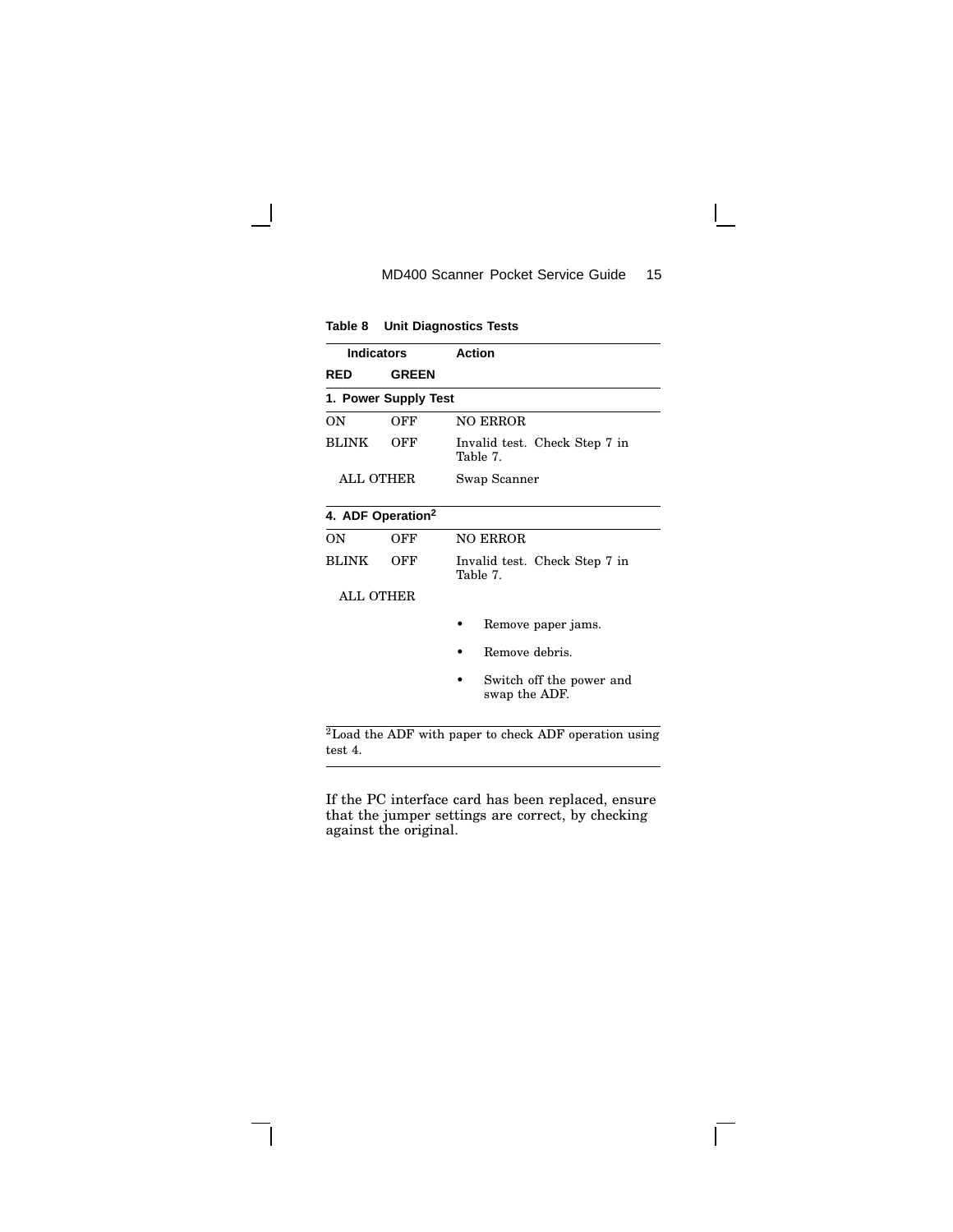$\mathbf{L}$ 

 $\overline{\Gamma}$ 

# **4 SPARES LIST**

| Table 9 | <b>FRU List</b> |  |
|---------|-----------------|--|
|---------|-----------------|--|

 $\overline{\phantom{0}}$ 

 $\mathbf{I}$ 

| Part            |                                                 |
|-----------------|-------------------------------------------------|
| <b>Number</b>   | <b>Description</b>                              |
| <b>MD400-AA</b> | IS50 SCANNER 120v                               |
| MD400-A3        | IS50 SCANNER 220-240v                           |
| MD40X-DF        | DF 60 ADF FOR MD400-AA/MD40X-A3                 |
| MD40X-LA        | FL LAMP (consumable item, customer<br>replaced) |
| MD40X-PK        | 30-35437-01 PC INTERFACE KIT                    |

| Table 10 | <b>MD40X-SK SCSI Interface Kit FRUs</b> |  |  |
|----------|-----------------------------------------|--|--|
|          |                                         |  |  |

| <b>Part Number</b> | <b>Description</b>         |
|--------------------|----------------------------|
| 17-02008-01        | 3 ft SCSI cable            |
| 17-01351-01        | 3 ft IEEE EA end           |
| 12-30552-01        | Connector, SCSI terminator |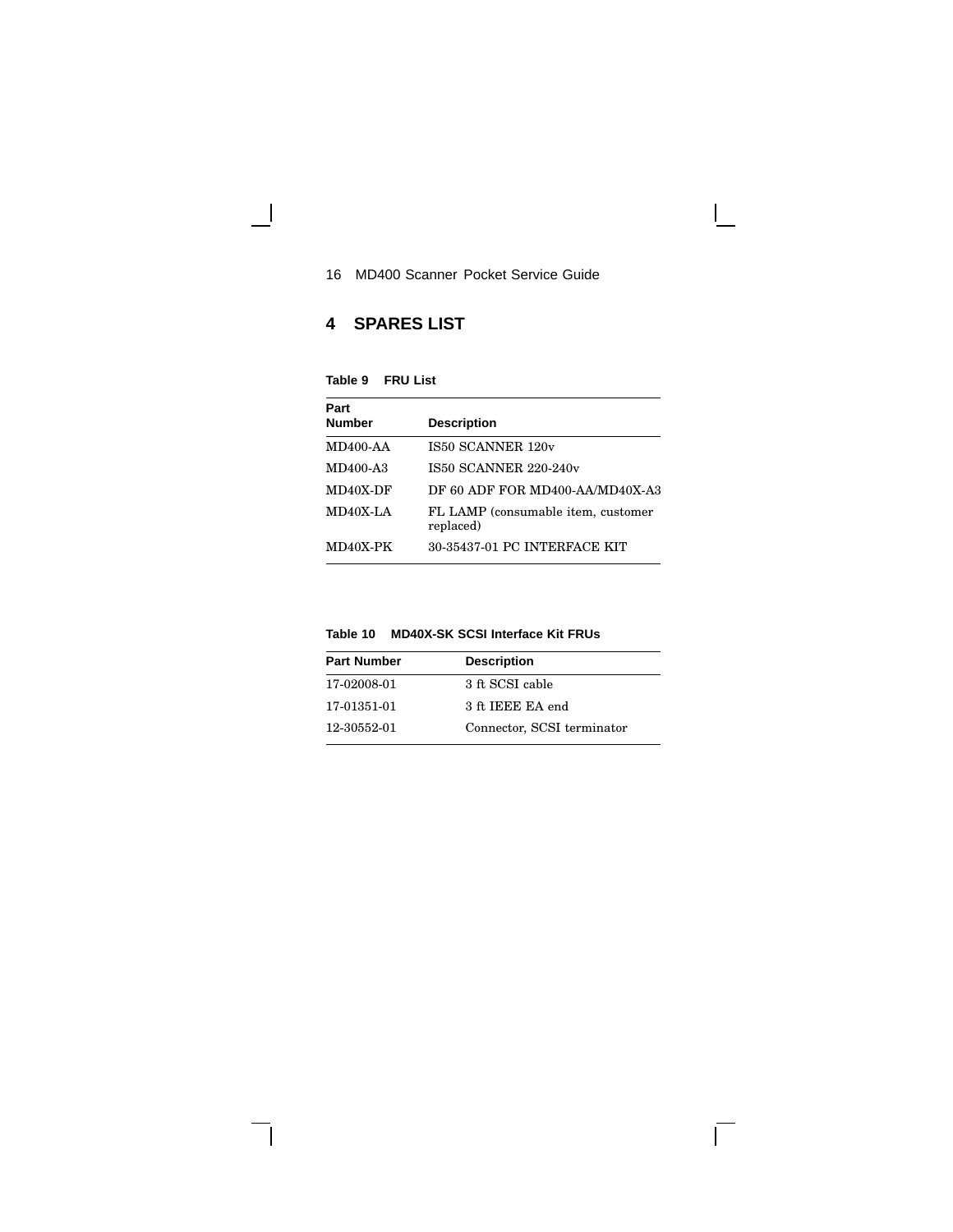| Part<br><b>Number</b> | <b>Option</b>   | Power Cord, 10 amp       |
|-----------------------|-----------------|--------------------------|
| 17-00209-15           | <b>BN26B-2E</b> | UK/Ireland               |
| 17-00210-13           | BN24T-2E        | Switzerland              |
| 17-00310-08           | BN19K-2E        | Denmark                  |
| 17-00364-18           | <b>BN19Z-2E</b> | Italy                    |
| 17-00199-21           | <b>BN19W-2E</b> | Central Europe           |
| 17-00606-02           | BN19P-1K        | USA/Canada/Japan         |
| 17-00198-14           | <b>BN24R-2E</b> | Australia/New<br>Zealand |
| 17-00457-16           | <b>BN22P-2E</b> | Israel                   |
| 17-00456-16           | BN22Z-2E        | India/South Africa       |

**Table 11 Power Cords**

## **5 TECHNICAL TIPS**

Appearance of SCSI scanner to a workstation

>>> SHOW DEVICE

VMS ULTRIX JKA0: ... A/1/0/00 SCAN xxGB FX IS50

The device will appear as "JKB0:" on dual SCSI machines. The "capacity" field (xxGB above) changes depending on bus configuration.

The relevant part of the "test 50" screen is:

SCSI-A 0E0E.0001 V1.3 FFFFFF05 06000001 00000001 00000001 FFFFFF05 FFFFFF05 FFFFFF03 FFFFFF05

## **5.1 Voltage Selection**

The difference between MD400-AA and MD400-A3 is the internal switch setting on the power supply. Do not change this.